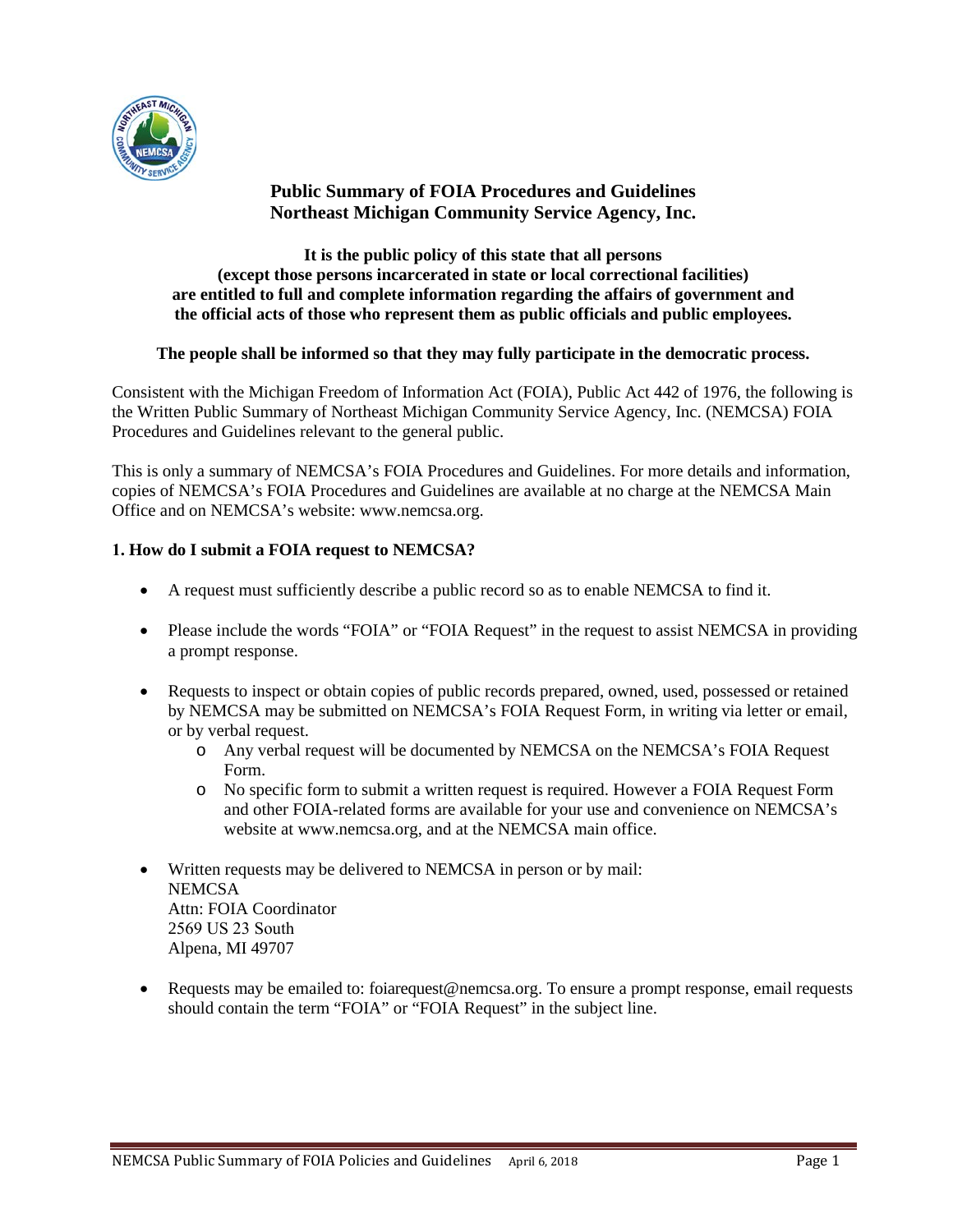### **2. What kind of response can I expect to my request?**

- Within 5 business days after receiving a FOIA request NEMCSA will issue a response. If a request is received by email, the request is deemed to have been received on the following business day. NEMCSA will respond to your request in one of the following ways:
	- o Grant the request,
	- o Issue a written notice denying the request,
	- o Grant the request in part and issue a written notice denying in part the request,
	- o Issue a notice indicating that due to the nature of the request NEMCSA needs an additional 10 business days to respond, or
	- o Issue a written notice indicating that the public record requested is available at no charge on NEMCSA's website.
- If the request is granted, or granted in part, NEMCSA will ask that payment be made for the allowable fees associated with responding to the request before the public record is made available.
- If the cost of processing the request is expected to exceed \$50, or if you have not paid for a previously granted request, NEMCSA will require a deposit before processing the request.

## **3. What are NEMCSA's deposit requirements?**

- If NEMCSA has made a good faith calculation that the total fee for processing the request will exceed \$50.00, NEMCSA will require that you provide a deposit in the amount of 50% of the total estimated fee. When NEMCSA requests the deposit, it will provide you a non-binding best efforts estimate of how long it will take to process the request after you have paid your deposit.
- If NEMCSA receives a request from a person who has not paid NEMCSA for copies of public records made in fulfillment of a previously granted written request, NEMCSA will require a deposit of 100% of the estimated processing fee before it begins to search for the public record for any subsequent written request when **all** of the following conditions exist:
	- o The final fee for the prior written request is not more than 105% of the estimated fee;
	- o The public records made available contained the information sought in the prior written request and remain in NEMCSA's possession;
	- o The public records were made available to the individual, subject to payment, within the best effort time frame estimated by NEMCSA to provide the records;
	- o Ninety (90) days have passed since NEMCSA notified the individual in writing that the public records were available for pickup or mailing;
	- o The individual is unable to show proof of prior payment to NEMCSA; and
	- o NEMCSA has calculated an estimated detailed itemization that is the basis for the current written request's increased fee deposit.
- NEMCSA will not require the 100% estimated fee deposit if any of the following apply:
	- o The person making the request is able to show proof of prior payment in full to NEMCSA;
	- o NEMCSA is subsequently paid in full for all applicable prior written requests; or
	- o Three hundred sixty five (365) days have passed since the person made the request for which full payment was not remitted to NEMCSA.

#### **4. How does NEMCSA calculate FOIA processing fees?**

The Michigan FOIA statute permits NEMCSA to charge for the following costs associated with processing a request: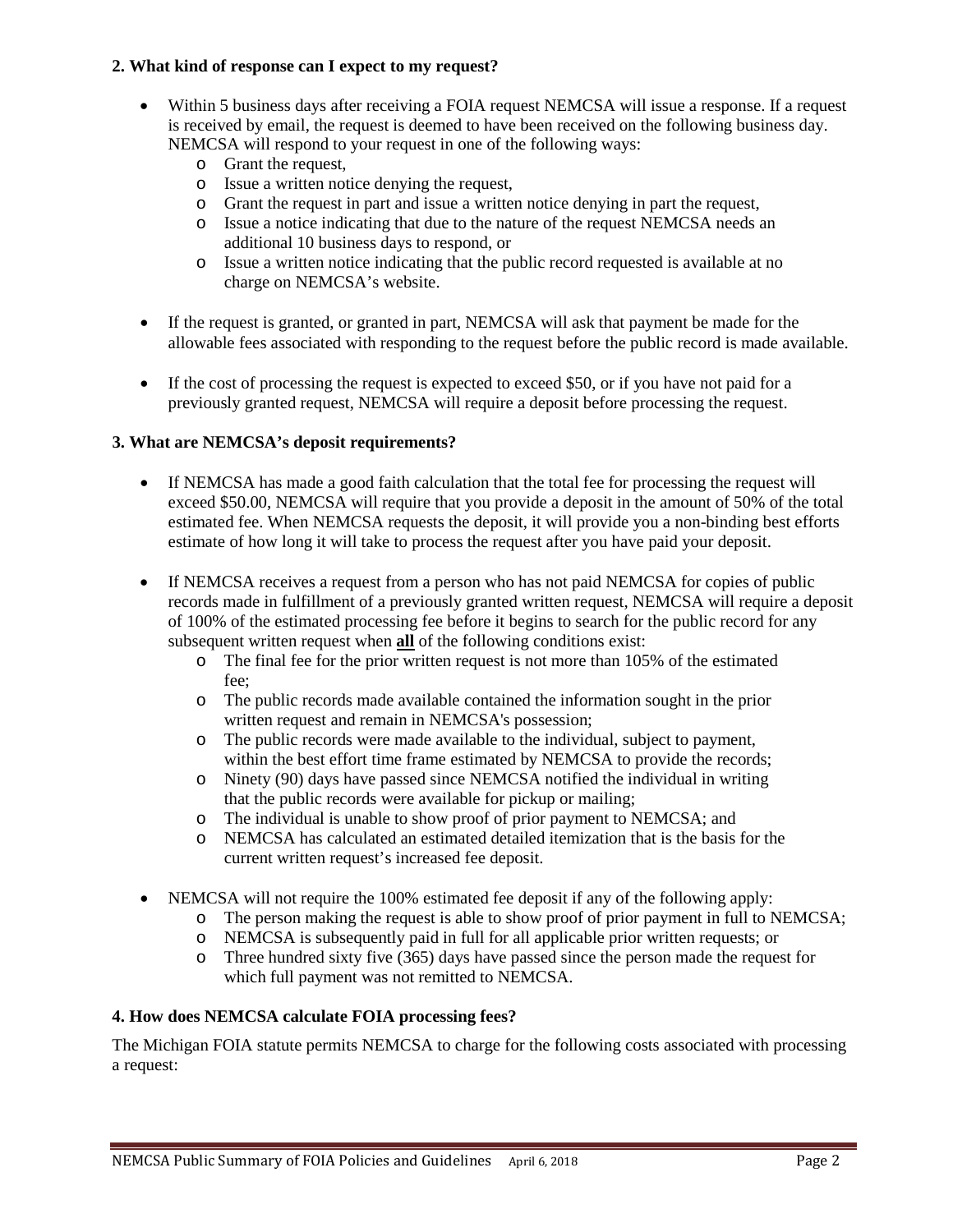- Labor costs associated with copying or duplication, which includes making paper copies, making digital copies, or transferring digital public records to non-paper physical media or through the Internet.
- Labor costs associated with searching for, locating and examining a requested public record, when failure to charge a fee will result in unreasonably high costs to NEMCSA.
- Labor costs associated with a review of a record to separate and delete information exempt from disclosure, when failure to charge a fee will result in unreasonably high costs to NEMCSA.
- The cost of copying or duplication, not including labor, of paper copies of public records. This may include the cost for copies of records already on NEMCSA's website if you ask NEMCSA to make copies.
- The cost of computer discs, computer tapes or other digital or similar media when the requester asks for records in non-paper physical media. This may include the cost for copies of records already on NEMCSA's website if you ask NEMCSA to make copies.
- The cost to mail or send a public record to a requestor.

## **Labor Costs**

- All labor costs will be estimated and charged in 15-minute increments, with all partial time increments rounded down. If the time involved is less than 15 minutes, there will be no charge.
- Labor costs will be charged at the hourly wage of the lowest-paid NEMCSA employee capable of doing the work in the specific fee category, regardless of who actually performs work.
- Labor costs will also include a charge to cover or partially cover the cost of fringe benefits. NEMCSA may add up to 50% to the applicable labor charge amount to cover or partially cover the cost of fringe benefits, but in no case may it exceed the actual cost of fringe benefits.
- Overtime wages will not be included in labor costs unless agreed to by the requestor; overtime costs will not be used to calculate the fringe benefit cost.
- Contracted labor costs will be charged at the hourly rate of \$48.90 (6 times the state minimum hourly wage)

A labor cost will not be charged for the search, examination, review and the deletion and separation of exempt from nonexempt information unless failure to charge a fee would result in unreasonably high costs to NEMCSA. Costs are unreasonably high when they are excessive and beyond the normal or usual amount for those services compared to NEMCSA's usual FOIA requests, because of the nature of the request in the particular instance. NEMCSA must specifically identify the nature of the unreasonably high costs in writing.

#### **Copying and Duplication**

NEMCSA must use the most economical method for making copies of public records, including using double-sided printing, if cost-saving and available.

#### *Non-paper Copies on Physical Media*

- The cost for records provided on non-paper physical media, such as computer discs, computer tapes or other digital or similar media will be at the actual and most reasonably economical cost for the non-paper media.
- This cost will be charged only if NEMCSA has the technological capability necessary to provide the public record in the requested non-paper physical media format.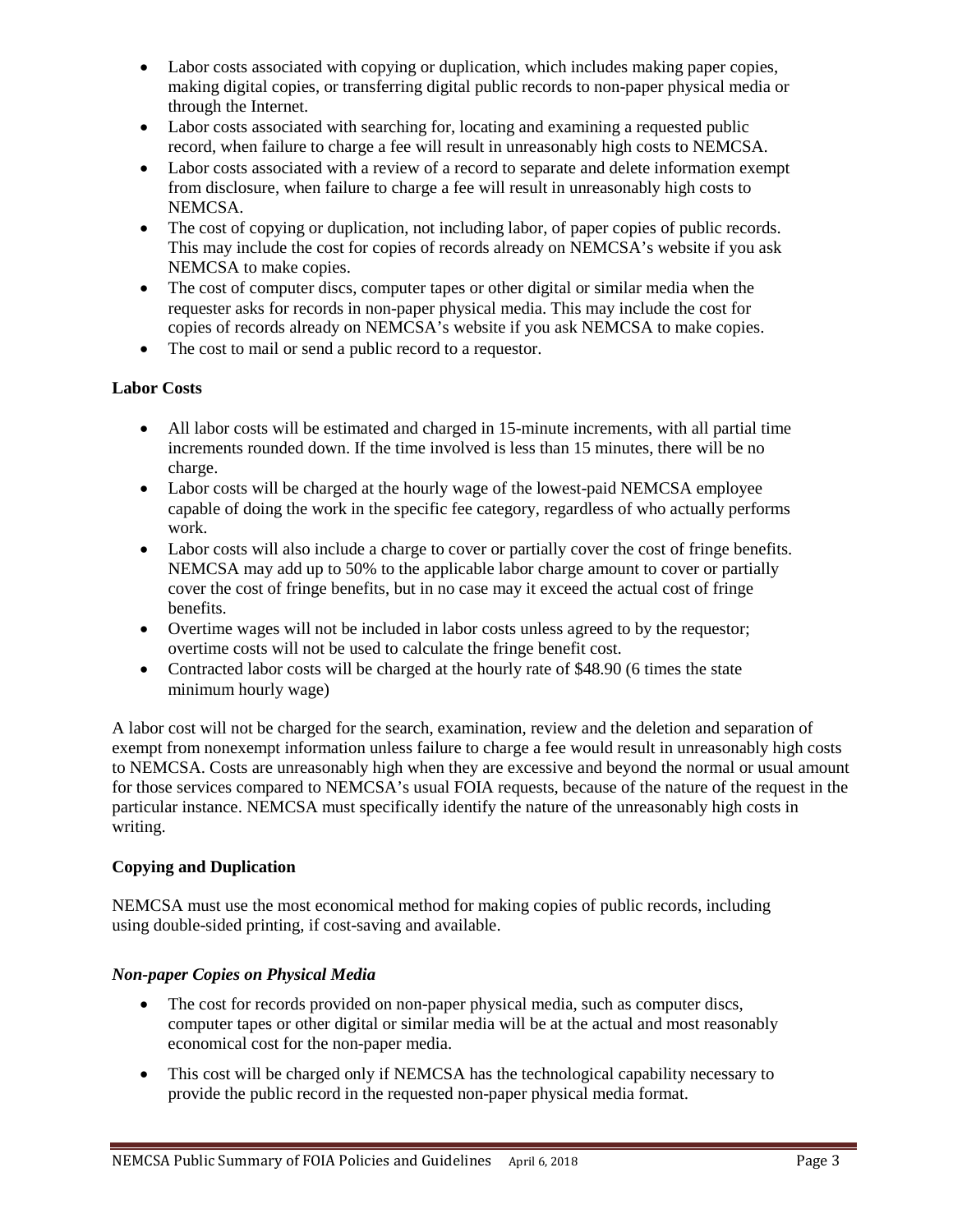## *Paper Copies*

- Paper copies of public records made on standard letter  $(8 \frac{1}{2} \times 11)$  or legal  $(8 \frac{1}{2} \times 14)$  sized paper will not exceed \$.10 per sheet of paper.
- Copies for non-standard sized sheets will paper will reflect the actual cost of reproduction.

#### **Mailing Costs**

- The cost to mail public records will use a reasonably economical and justified means.
- NEMCSA may charge for the least expensive form of postal delivery confirmation.
- No cost will be made for expedited shipping or insurance unless you request it.

#### **Waiver of Fees**

The cost of the search for and copying of a public record may be waived or reduced if in the sole judgment of the FOIA Coordinator a waiver or reduced fee is in the public interest because it can be considered as primarily benefitting the general public. NEMCSA may identify specific records or types of records it deems should be made available for no charge or at a reduced cost.

#### **5. How do I qualify for an indigence discount on the fee?**

NEMCSA will discount the first \$20.00 of fees for a request if you submit an affidavit (an affidavit is sworn statement) stating that you are:

- Indigent and receiving specific public assistance; or
- If not receiving public assistance, stating facts demonstrating an inability to pay because of indigence.

You are **not** eligible to receive the \$20.00 discount if you:

- Have previously received discounted copies of public records from NEMCSA twice during the calendar year; or
- Are requesting information on behalf of other persons who are offering or providing payment to you to make the request.

#### **6. May a nonprofit organization receive a discount on the fee?**

A nonprofit organization advocating for developmentally disabled or mentally ill individuals that is formally designated by the state to carry out activities under subtitle C of the federal developmental disabilities assistance and bill of rights act of 2000, Public Law 106-402, and the protection and advocacy for individuals with mental illness act, Public Law 99-319, may receive a \$20.00 discount if the request meets all of the following requirements in the Act:

- o Is made directly on behalf of the organization or its clients.
- Is made for a reason wholly consistent with the mission and provisions of those laws under section 931 of the mental health code, 1974 PA 258, MCL 330.1931.
- o Is accompanied by documentation of its designation by the state, if requested by the public body.

#### **6. How may I challenge the denial of a public record or an excessive fee?**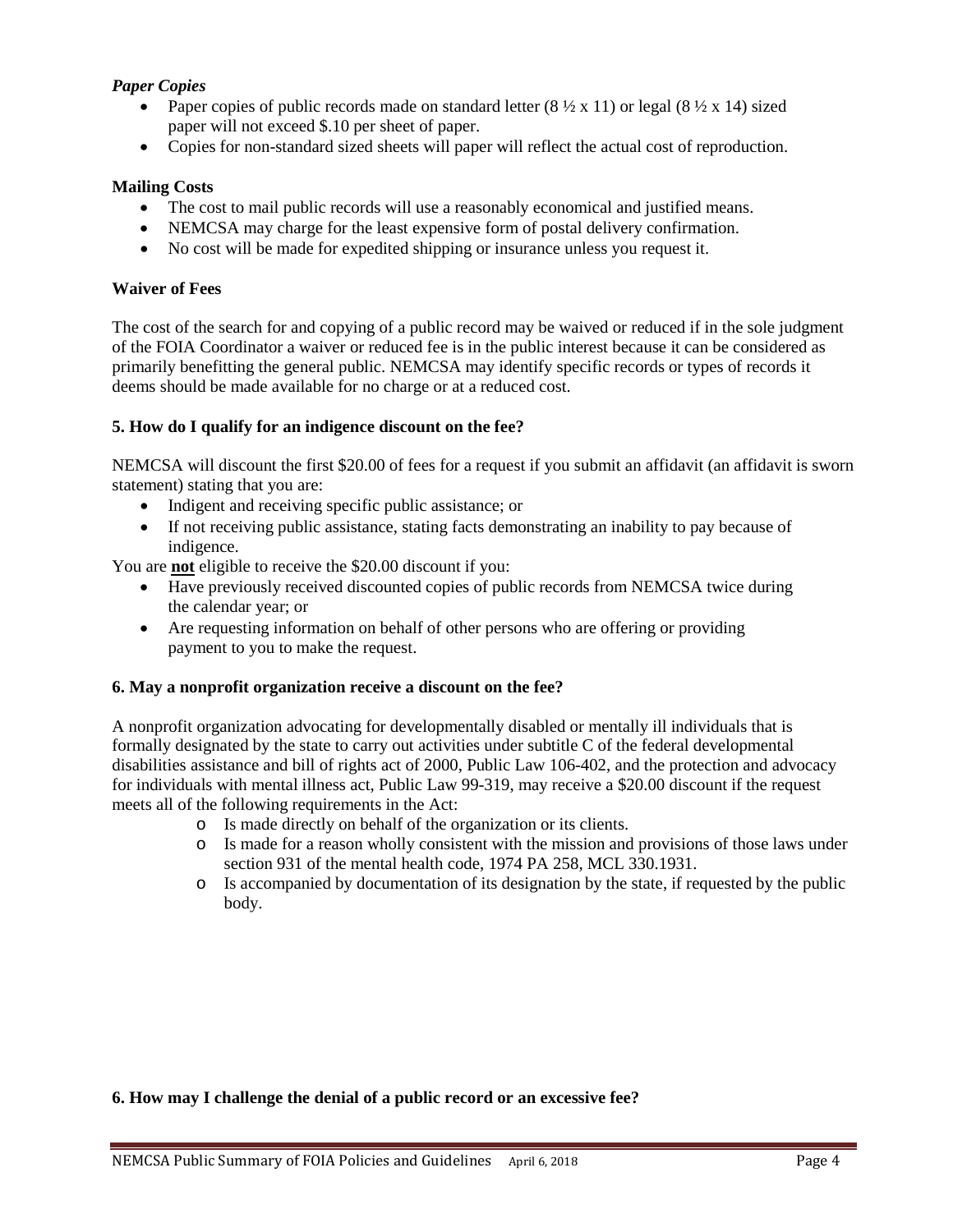### **Appeal of a Denial of a Public Record**

If you believe that all or a portion of a public record has not been disclosed or has been improperly exempted from disclosure, you may appeal to the NEMCSA Executive Director by filing a written appeal of the denial with the NEMCSA main office.

The appeal must be in writing, specifically state the word "appeal," and identify the reason or reasons you are seeking a reversal of the denial. You may use the NEMCSA FOIA Appeal Form (To Appeal a Denial of Records), which is available on the NEMCSA's website: www.nemcsa.org.

The NEMCSA Executive Director is not considered to have received a written appeal until the business day following receipt of the written appeal. Within 10 business days of receiving the appeal the NEMCSA Executive Director will respond in writing by:

- Reversing the disclosure denial;
- Upholding the disclosure denial; or
- Reverse the disclosure denial in part and uphold the disclosure denial in part.

Whether or not you submitted an appeal of a denial to the NEMCSA Executive Director, you may file a civil action in the 26th County Circuit Court within 180 days after NEMCSA's final determination to deny your request. If you prevail in the civil action the court will award you reasonable attorneys' fees, costs and disbursements. If the court determines that NEMCSA acted arbitrarily and capriciously in refusing to disclose or provide a public record, the court shall award you damages in the amount of \$1,000.

## **Appeal of an Excess FOIA Processing Fee**

If you believe that the fee charged by NEMCSA to process your FOIA request exceeds the amount permitted by state law, you must first appeal to the NEMCSA Executive Director by filing a written appeal for a fee reduction to the main office of NEMCSA.

The appeal must specifically state the word "appeal" and identify how the required fee exceeds the amount permitted. You may use NEMCSA's FOIA Appeal Form (To Appeal an Excess Fee), which is available at the NEMCSA main office and on NEMCSA's website: www.nemcsa.org.

The NEMCSA Executive Director is not considered to have received a written appeal until the day following receipt of the written appeal. Within 10 business days after receiving the appeal, the Executive Director will respond in writing by:

- Waiving the fee:
- Reducing the fee and issue a written determination indicating the specific basis that supports the remaining fee;
- Upholding the fee and issue a written determination indicating the specific basis that supports the required fee; or
- Issuing a notice detailing the reason or reasons for extending for not more than 10 business days the period during which the NEMCSA Executive Director will respond to the written appeal.

Within 45 days after receiving notice of the NEMCSA Executive Director's determination of the processing fee appeal, you may commence a civil action in 26th County Circuit Court for a fee reduction. If you prevail in the civil action by receiving a reduction of 50% or more of the total fee, the court may award all or appropriate amount of reasonable attorneys' fees, costs and disbursements. If the court determines that NEMCSA acted arbitrarily and capriciously by charging an excessive fee, court may also award you punitive damages in the amount of \$500.

## **7. Can I review forms/records on site and what are the requirements?**

## **Public Inspection of Records**